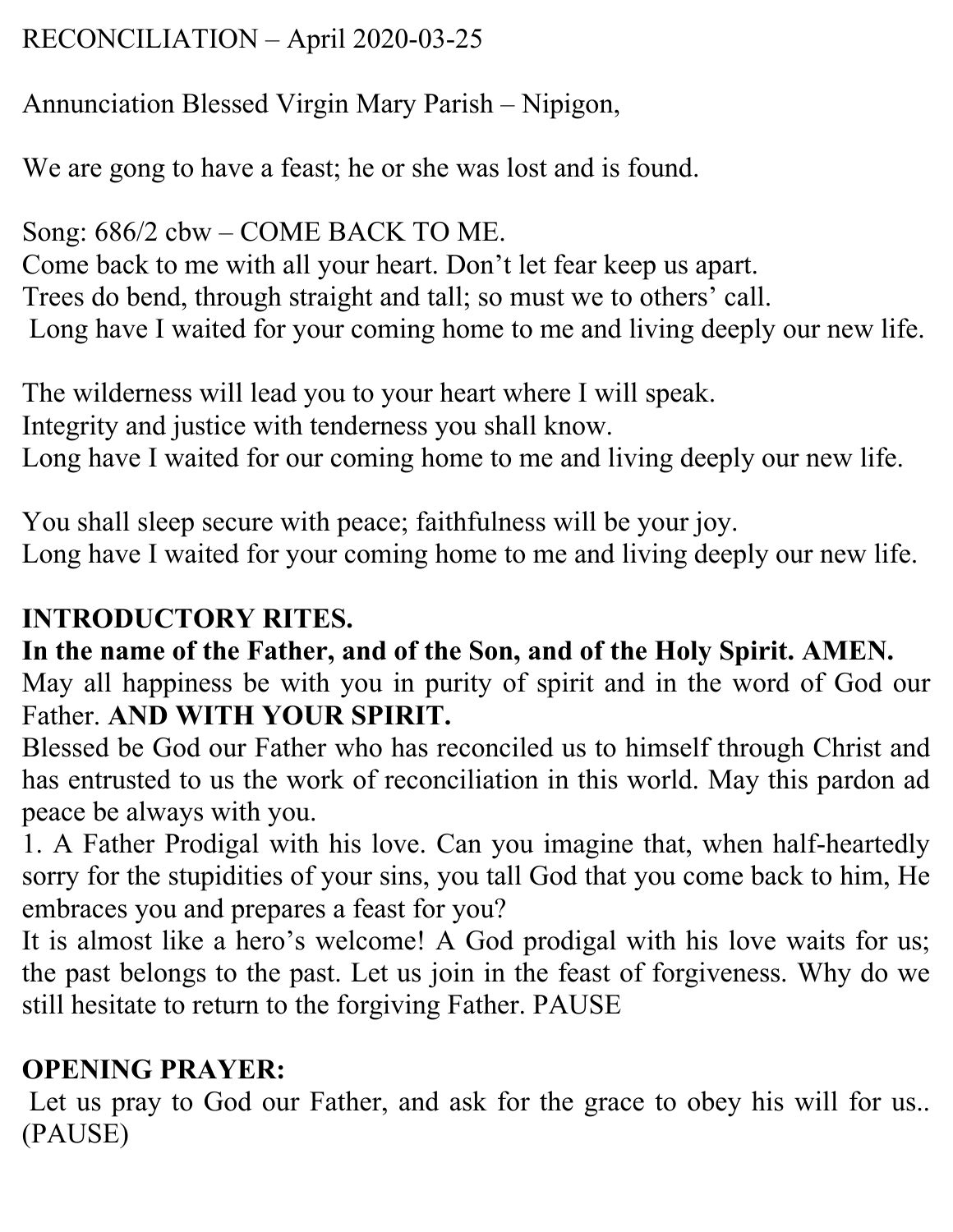All praise to you, Father of all, ruler of the universe: you have loved us so fully that you sent your Son to save us. In obedience to you will he accepted death on the cross, and you raised him in glory to give us new.

Help us to turn away from sin and follow him in love, ready to listen to your Spirit and eager to do your will. All glory and praise are yours, Father, for ever and ever. AMEN.

## **LITURGY OF THE WORD.**

A reading from the Letter of St. Paul to the Ephesians: 5:8-14.

For you were once darkness, but now you are light in the Lord. Live as children of light for the fruit of the light consists in all goodness, righteousness and truth; and find out what pleases the Lord.

Have nothing to do with the fruitless deeds of darkness, but rather expose them. It is shameful even to mention what the disobedient do in secret.

But everything exposed by the light becomes visible- and everything that is illuminated becomes a light. This is why it is said: ":Wake up, sleeper, rise from the dead, and Christ will shine on you."

The word of the Lord. THANKS BE TO GOD.

## **MEDITATVE SILENCE.**

## **RESPONSORIAL PSALM – 27**

The Lord is my light and my salvation. ALL: The Lord is my light and my salvation.

The Lord is my light and my salvation; whom shall I fear? The Lord is the stronghold of my life; Of whom shall I be afraid?

ALL: The Lord is my light and my salvation.

Heat, O Lord, when I cry aloud, Be gracious tome and answer me! Come, my heart says, "seek His face! Your face, Lord do I seek.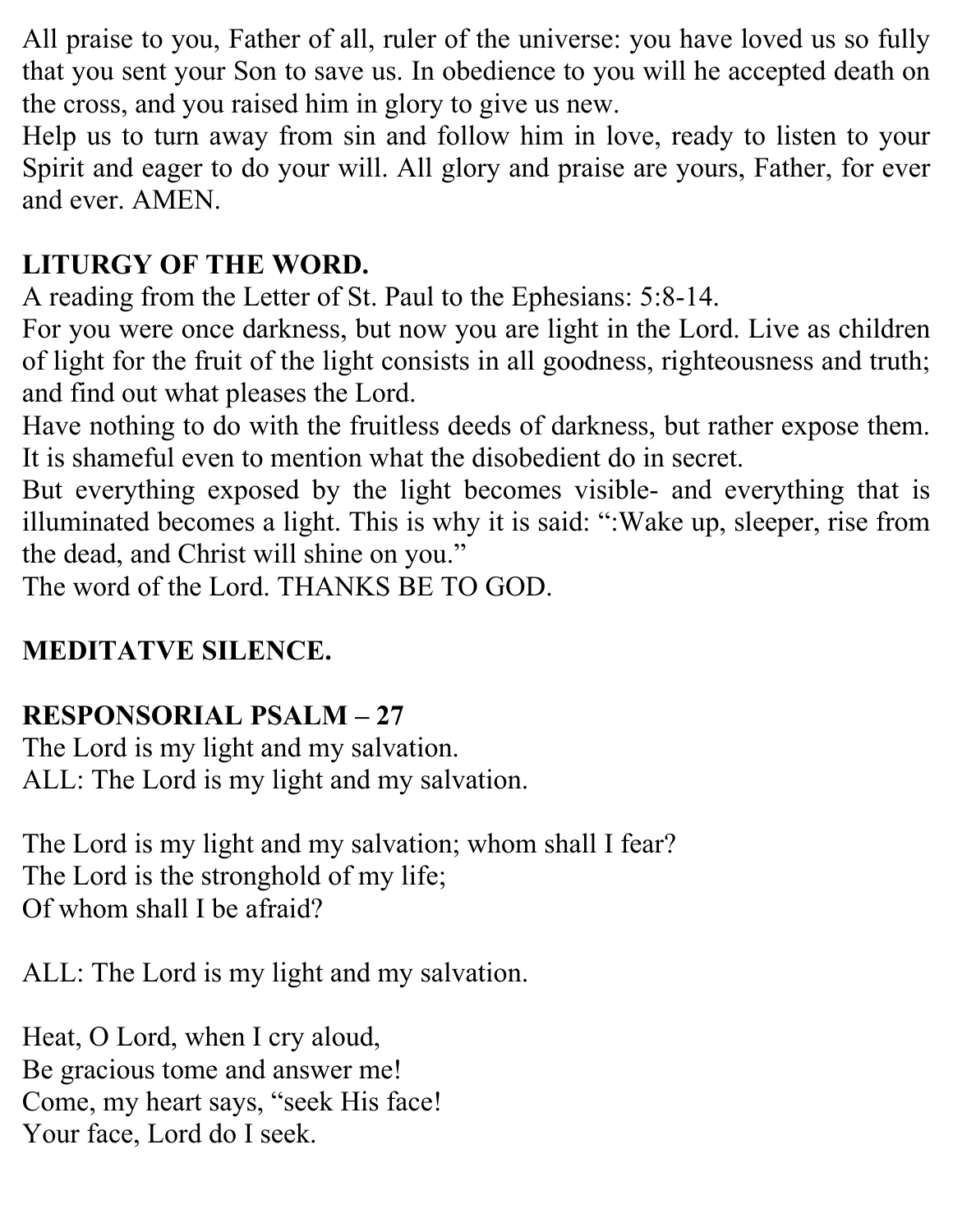ALL: The Lord is my light and my salvation.

I believe that I shall see the goodness of the Lord; In the land of the living. Wait for the Lord; be strong, and let your heart take courage; Wait for the Lord.

ALL: The Lord is my light and my salvation.

#### **GOSPEL ACCLAMATION**

Glory and praise to you, Lord Jesus Christ**.** I will get up and go to my father and say to him: Father, I have sinned Against heaven and before you. Glory and praise to you, Lord Jesus Christ.

## **GOSPEL**

The Lord be with you. AND WITH YOUR SPIRIT. A reading from the holy Gospel according to Luke: 15.1-3;11-32 Glory to you o Lord. The Gospel of the Lord. PRAISE TO YOU, LORD JESUS CHRIST.

# **PRAYER OF THE FAITHFUL.**

LORD, renew us in your love.

**Song:** 198/ G&P – Here I am, Lord. I the Lord of sea and sky, I have heard my people cry. All who dwell in dark and sin; my hand will save. I who made the stars of night, I will make their darkness bright. Who will bear my light to them? Whom shall I send?

Here I am, Lord, Is it I, Lord? I have heard You calling in the night. I will go, Lord, if you lead me. I will hold Your people in my heart.

## **PRAYER FOR SINNERS.**

**Let us pray for sinners and ask God our Father to forgive us:**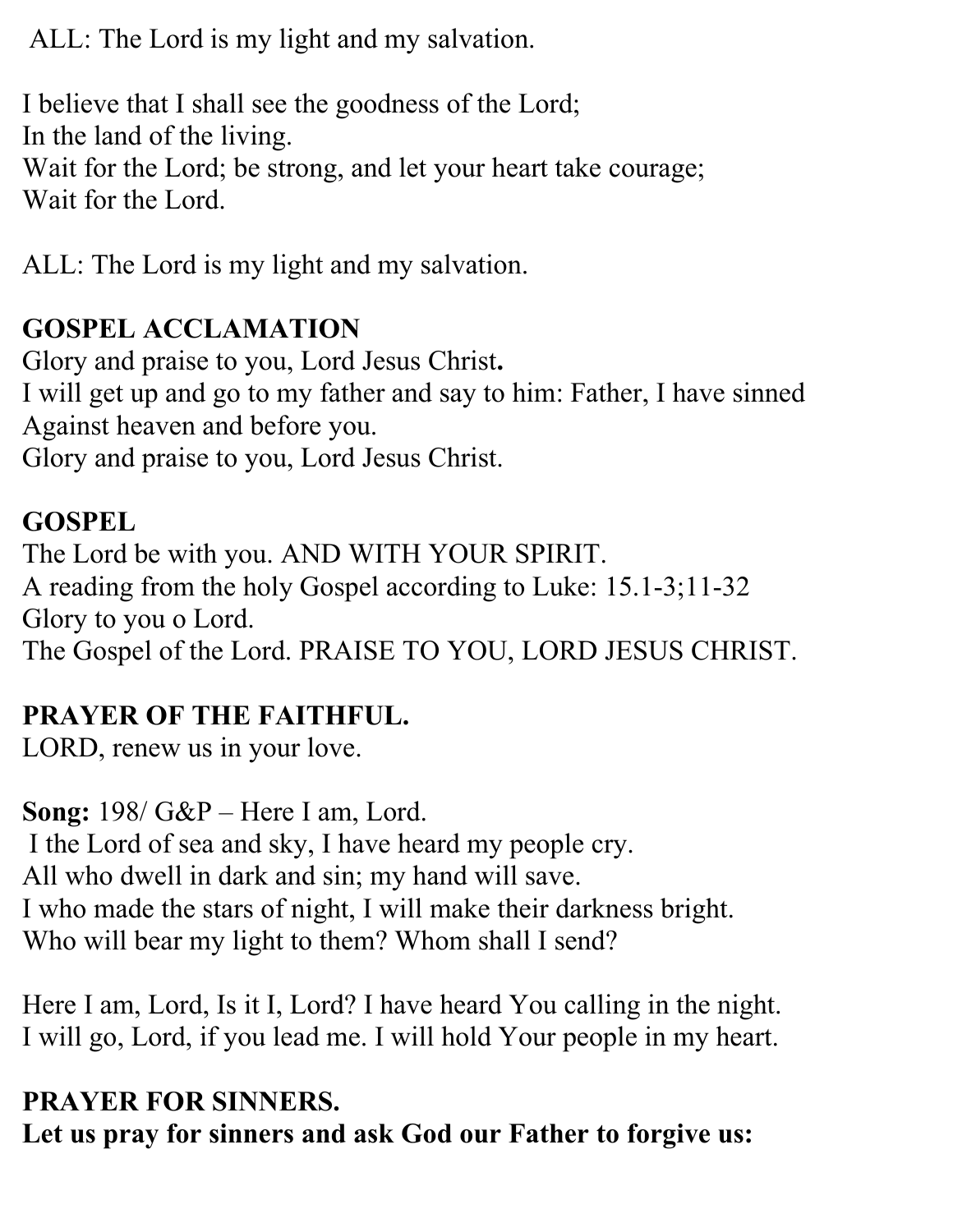**O gentle God, enfold us in your compassion as we turn our hearts toward confessing our separateness, our choices that isolate us from each other and from You. Resurrect us to our original state of oneness with You, our creator, with one another, and with all life. Help us to remember that when one suffers, all suffer. Help us to know that when another experiences joy or sorrow, it is our own joy or sorrow.**

**Give us the Grace to unite ourselves with the mind and heart of Christ Jesus, the Incarnate One as we approach ourselves and one another, without judgment and with unconditional love. In Jesus' name we pray. AMEN**

## **Song: 708/2 cbw – I will never forget you.**

I will never forget you, my people; I have carved you on the palm of my hand. I will never forget you; I will not leave you orphaned. I will never forget my own. Does a mother forget her baby? Or a woman the child within her womb? Yet even if these forget, yes, even if these forget, I will never forget my own. I will never forget you, my people; I have carved you on the palm of my hand.

I will never forget you; I will not leave you orphaned I will never forget my own.

# **EXAMNATION OF CHRISTIAN LIVING.**

In this season of penance and purification, we prepare to walk with Jesus through his suffering, crucifixion, and death on the cross.

We journey with Christ t the cross so that we might also explore the crosses in our own lives – the sins we commit intentionally or unintentionally, the ways we fail one another and God our Father.

The ancient Lenten practices of prayer, fasting and almsgiving remind us of our need to repent and repair the damage done trough sin so that we too. May rise to new life in Christ. May this reflection by your guide as you prepare to experience the sacrament of reconciliation this Lent.

The questions are written for private reflection and prayer, or they may be of help in a parish reconciliation service.

## **AS I GROW MORE FULLY INTO THE PERSON GOD CREATED ME TO BE, DO I REMEMBER TO COMMUNICATE WITH GOD? ALL**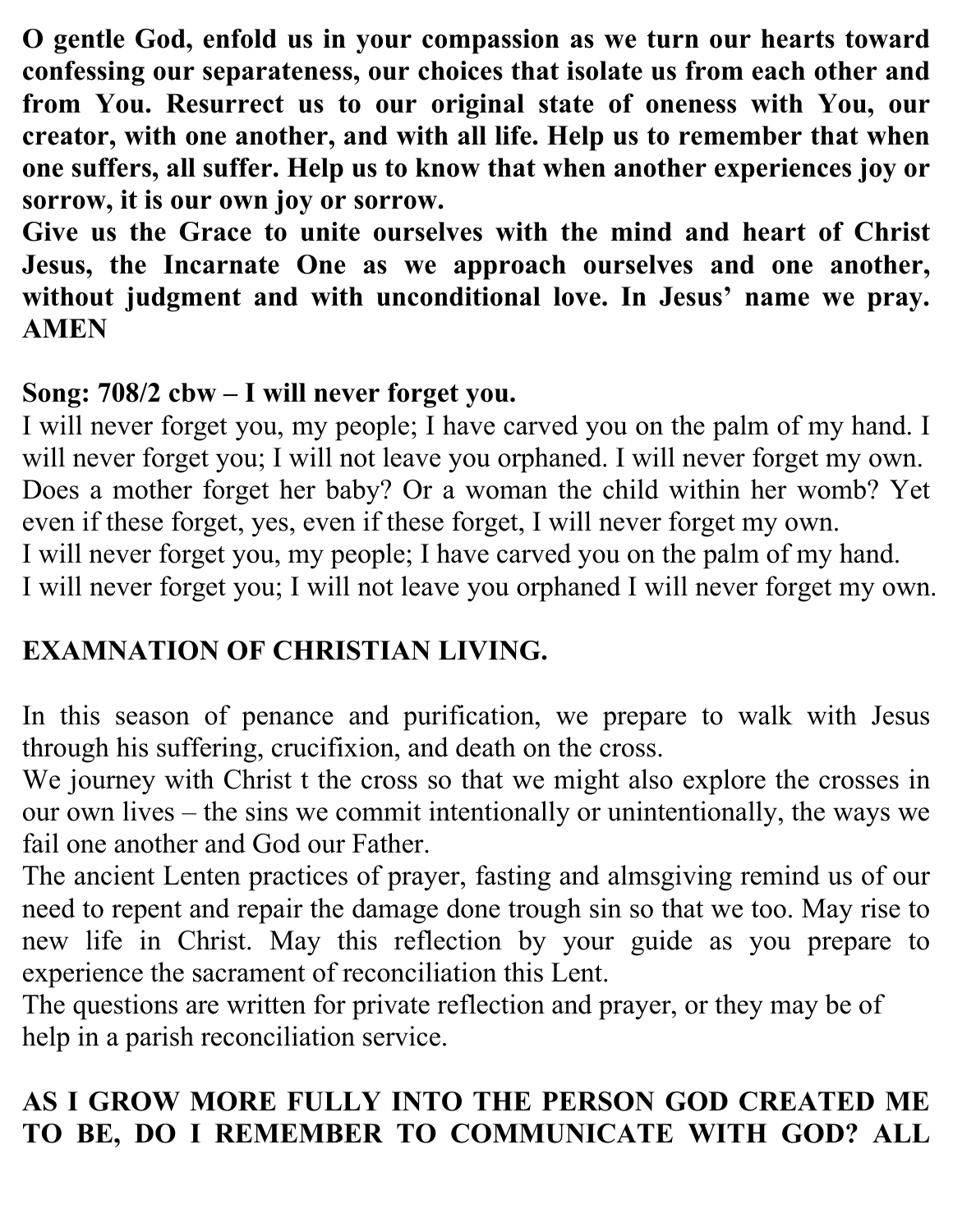## **THE COMMUNITIES OF THE EARTH SHAL FIND BLESSING IN YOU. – Genesis 12:3**

Do I give thanks for my life's blessing? Can I maintain trust in God's love in the face of suffering and pain in the world and in my own life?

When I feel I'm at my worst, do I call out for God's compassion?

#### **"THIS IS MY BELOVED SON, WITH WHOM I AM WELL. PLEASED; LISTEN TO HIM." – Matthew 27.4**

Do I practice the awareness of Go's presence within me? Do I remember that God and I are not separate, but united? Do I notice the beauty of God's creation all around me?

#### **"BUT WHENEER YOU PRAY GO INTO YOUR ROOM AND SHUT THE DOOR AND PRAY TO YOUR father…" Matthew 6.6.**

Do I make time for prayer? When I pray, do I listen as well as ask? Deeply in my heart, am I able to respond to what God is calling me to do?

#### **YET EVEN NOW, SAYS THE LORD, RETURN TOME WITH ALL YOUR HEART, WITH FASTING, WITH WEEPING, AND WITH MOURNING….. Joel 2:12**

Do I participate in the Lenten practices of prayer, fasting, and almsgiving to returns focus to my need for God? Do I truly believe that I am a child of God and that God loves me? Do I turn to God also in times of joy and happiness?

## **AS I GROW MORE FULL INTO THE PERSON GOD CREATED ME TO BE, AM I COMPASSIONATE WITH MYSELF?**

**Beloved: Bear your share of hardship for the gospel with the strength that comes from God. – 2 Timothy 1.8**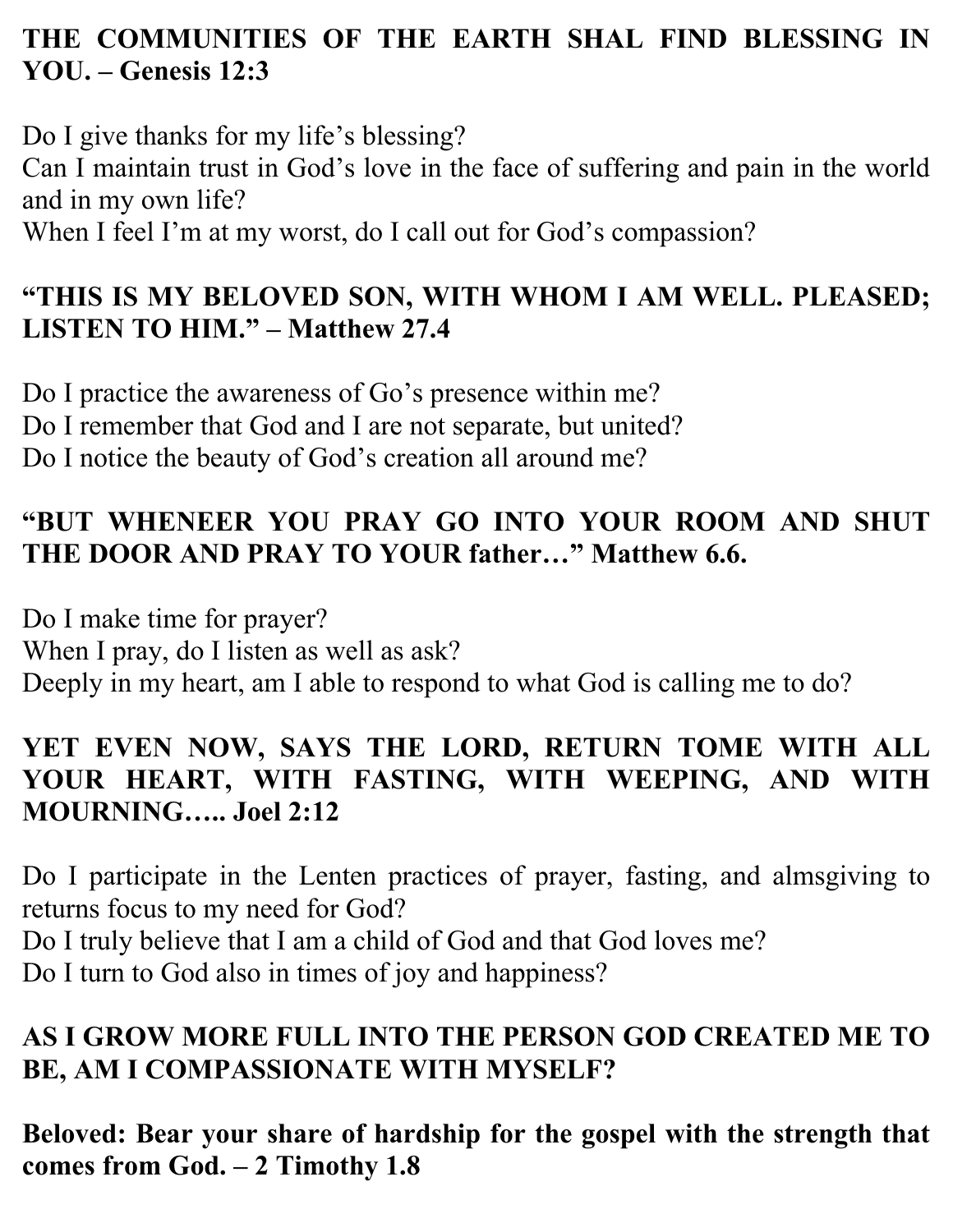Do I offer myself compassion as I am thrust into life situations of hurt and pain? Am I compassionate, with myself when I react in disappointment to my failures, to my mistakes, to my imperfections?

Do I believe – do I remember – that I am a living member of the body of Christ?

#### **HAVE MERCY ON ME, O GOD, ACCORDING TO YOUR STEADFAST LOVE; ACCORDING TO YOUR ABUNDANT MERCY BLOT OUT MY TRANSGRESSIONS. – PSALM 51.1**

Am I continually comparing myself to others, judging myself and others according to my own and others' perceived expectations?

Am I addicted to substances or behaviours that are unhealthy or destructive, that hamper my abilities to make deliberate and compassionate choices for the good of all?

#### **I AM THE RESURRECTION AND THE LIFE. THOSE WHO BELIEVE IN ME, EVEN THOUGH THEY DIE, WILL LIVE AND EVERYONE WHO LIVES AND BELIEVES IN ME WILL NEVER DIE." John 11.25-26**

Am I able to let go of things in my life that are no longer life – giving? When things happen that are beyond my control, can I step into the flow of grace and move on?

Do I feel sorry for myself or blame God for the difficulties in my life?

## **AS I GOM MORE FULLY INTO THE PERSON GOD CREATED ME TO BE, AM I COMPASSIONATE WITH OTHERS?**

**If you offer your food to the hungry and satisfy the needs of the afflicted, then your light shall rise in the darkness and your gloom be like the noonday. Isaiah 58.10**

Do I remember that all people and I are not separate but united? Am I willing to stand with people who are distraught, who have lost everything, and say to them; I am you?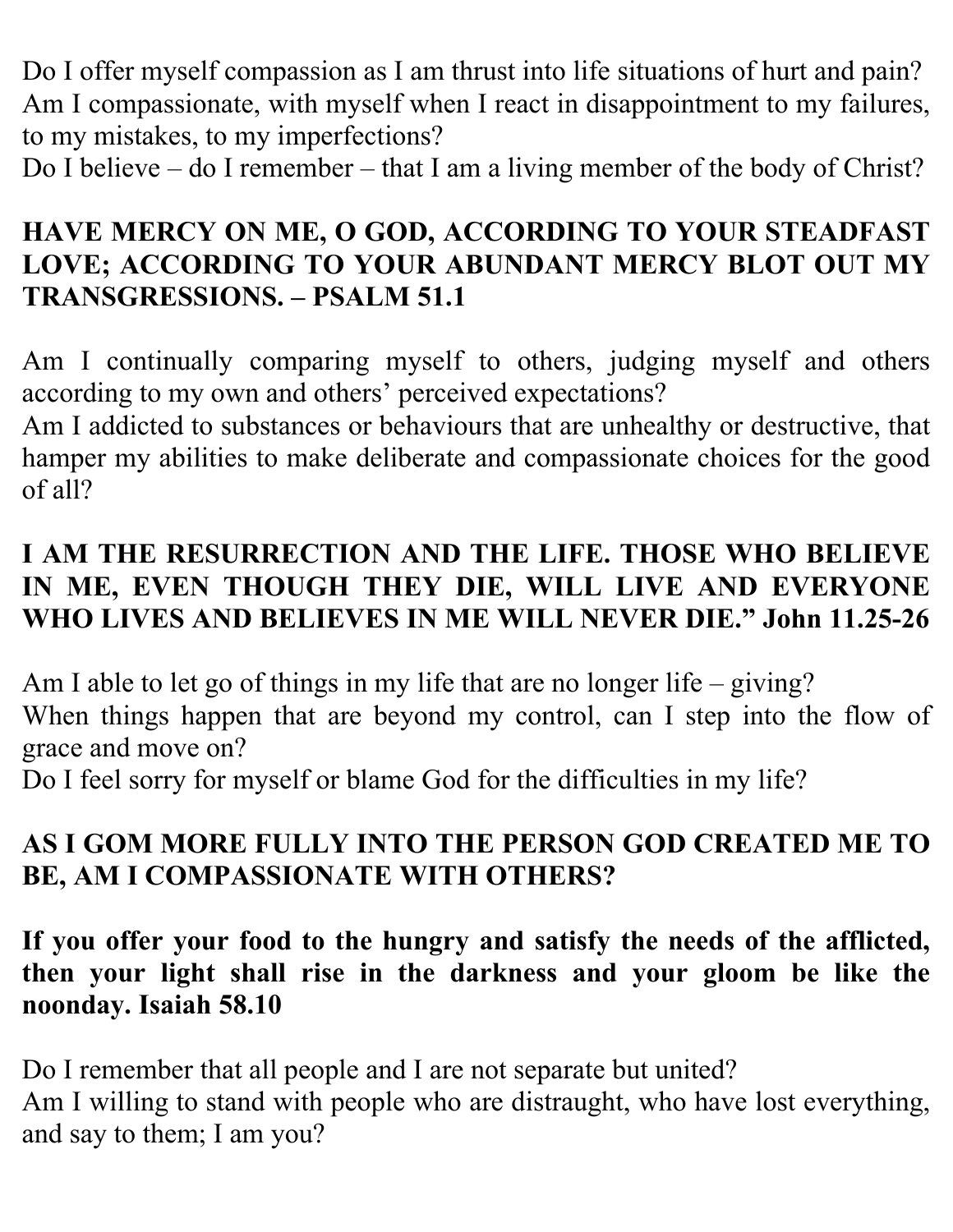Am I willing to stand with people I do not know who are oppressed, who are starving, who have no resources?

#### **"I WILL BLESS THOSE WHO BLESS YOU, AND THE ONE WHO CURES YOU I WILL CURSE; AND IN YOU ALL THE FAMILIES OF THE EARTH SHALL BE BLESSED." Genesis 12.3**

In my family relationships, with my spouse, children, extended family… Do I remember that we are one, that I am you?

Am I patient with their imperfections?

Am I willing to challenge their self-defeating behaviours?

Can I see them as God sees them?

Do I freely give them my love and openly receive their love?

Con I ask them, and can they ask me, for help?

#### **"FOR WHERE YOUR TREASURE IS, THERE YOUR HEARTS WILL BE ALSO." Matthew 6.21**

With friends, coworkers, neighbours, acquaintances…

Am I aware that we are one, that I am you?

Am I kind to them, do I try to understand them, and treat them as I want to be treated?

Do I blame them for what happens to me?

Do I judge them without having the whole picture?

## **JESUS BEGAN TO WEEP. John 11.25.**

Do I approach all other beings with Christ-like compassion, letting go of harsh judgments and looking for their best qualities?

When people around me are at their worst, can I tap into my own compassion? Do I feel empathy toward someone who is suffering?

## **HAPPY ARE THOSE WHOSE TRANSGRESSION IS FORGIVEN, WHOSE SIN IS COVERED. PSALM 32.1.**

Do I give people the space of grow and change?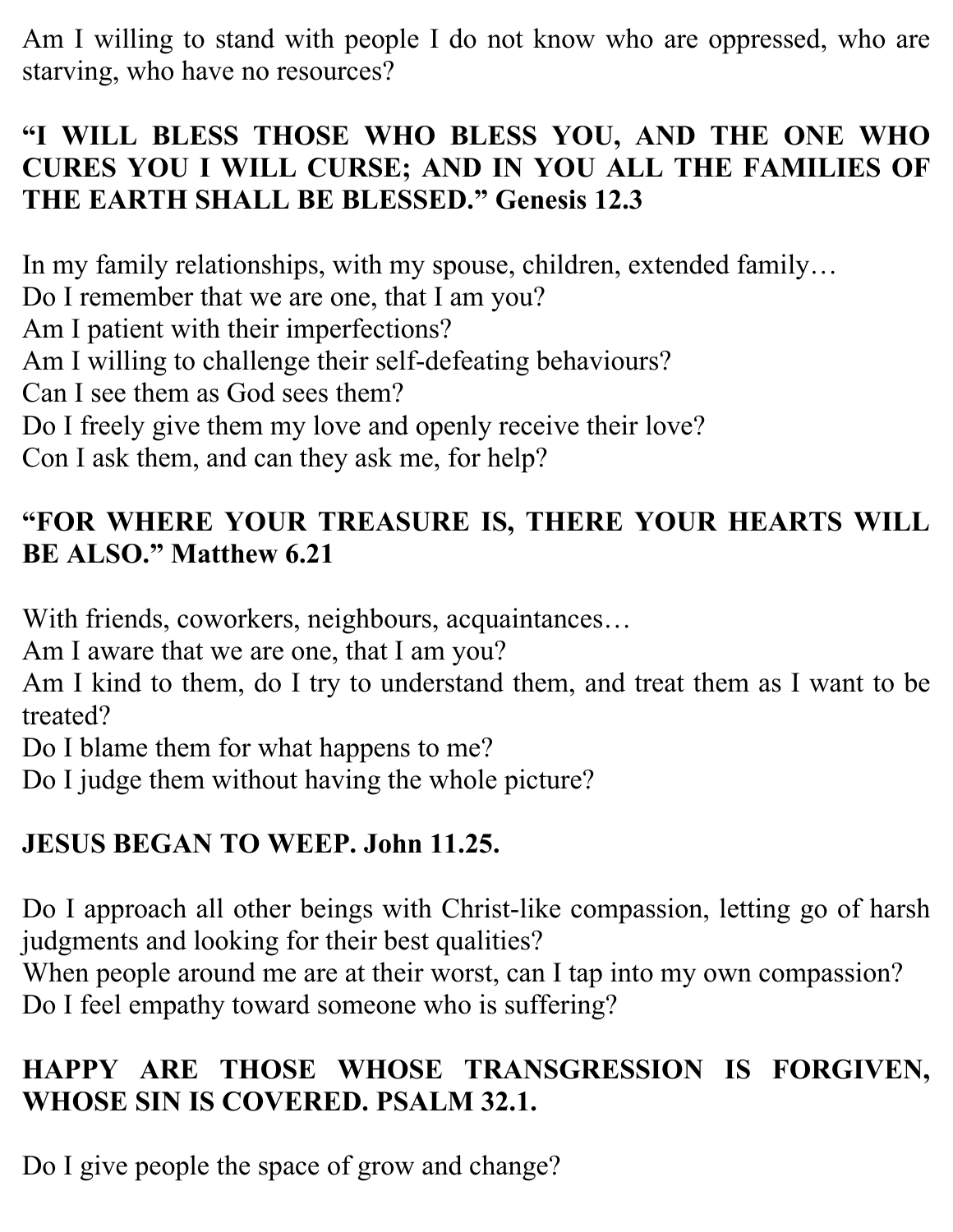#### **FOR ONCE YOU WERE DARKNESS, BUT NOW IN THE LORD YOU ARE LIGHT. LIVES AS CHILDREN OF LIGHT. Ephesians 5.8**

Do I hide behind social media instead of creating face – to- face relationships? Do I isolate myself so as not to become vulnerable with people? Do I put forward a false image of myself for fear of my own imperfections?

#### **AS I GROW MORE FULLY INTO THE PERSON GOD CREATED ME TO BE, AM I A COMPASSIONATE STEWARD OF GOD'S CREATIONS?**

O gives thanks to the Lord for he is good; his steadfast love endures forever! Psalm 118.1.

Do I remember that the earth and I are not separate, but united? Do I cultivate an awareness of respect for and responsible use of the earth? Do I treat the birds of the air, the fish of the water, the animals on the earth with kindness and gentleness, knowing that the depend on our interrelatedness to live?

## **"EVERYONE WHO DRINKS OF THIS WATER WILL BE THIRSTY AGAIN, BUT THOSE WHO DRINK OF THE WATER THAT I WILL GIVE THEM WILL NEVER BE THIRSTY." Jon 6.13-14.**

Am I a conscious consumer of the earth's resources, so as water, food, energy? Do I make the connection between my extravagant use of the earth's resources and the fact that other people around the world are deprived or whose lives are endangered because of my lack of awareness and compassion?

**IN HIS HAND ARE THE DEPTHS OF THE EARTH; THE HEIGHTS OF THE HEIGHTS OF THE MOUNTAINS ARE HIS ALSO. THE SEA IS HIS, FOR HE MADE IT, AND THE DRY LAND, WHICH HIS HANDS HAVE FORMED. Psalm 95.4-5**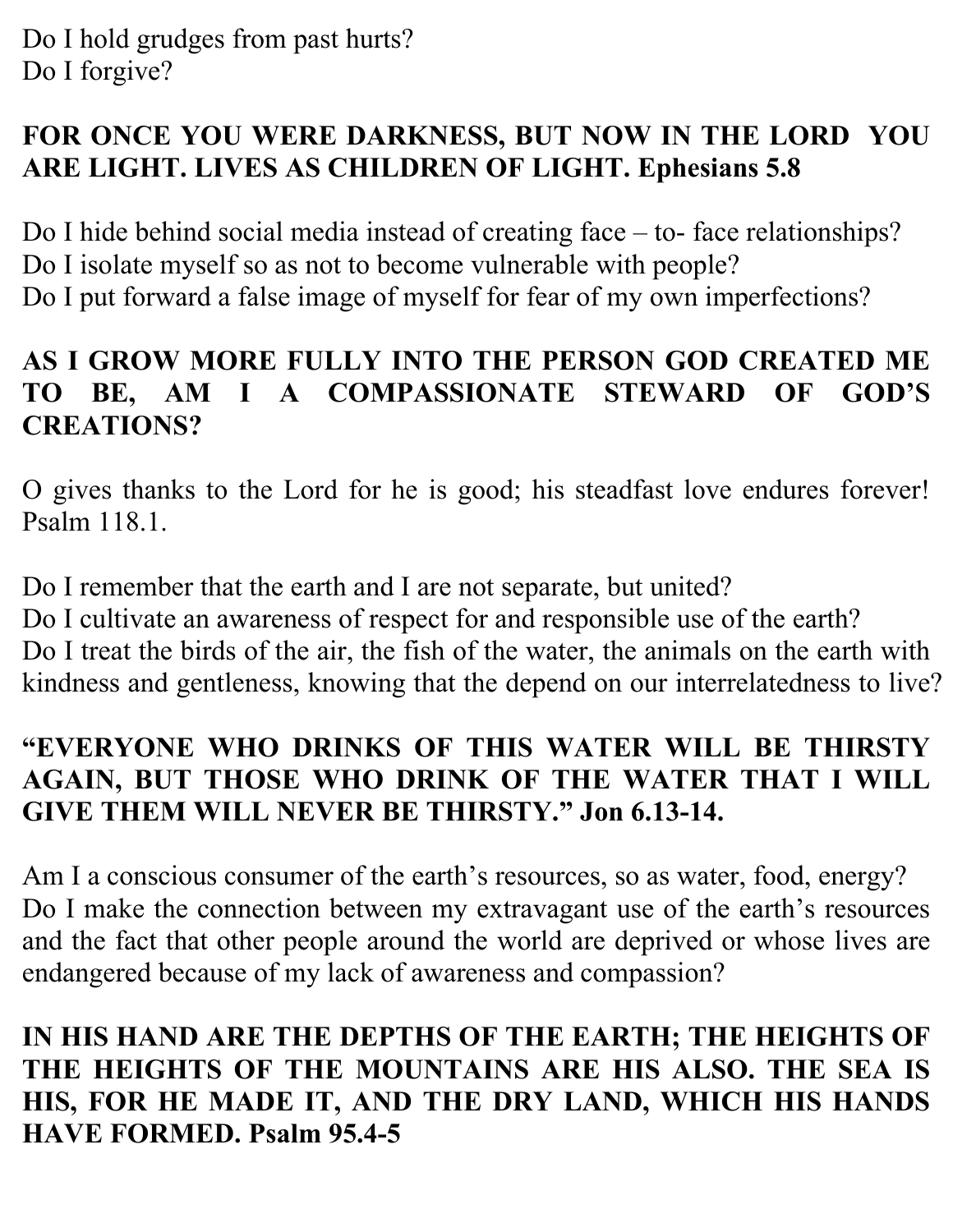When I hear the ecological distress signals of the land and air and water, am I willing to invest myself in long-term solutions that are for the common good? Am I willing to make daily sacrifices so that future generation may breathe clean air and drink clean water?

## **CREATE IN ME A CLEAN HEART, O GOD, AND PUT A NEW AND RIGHT SPIRIT WITHIN ME. Psalm 51.10**

How might I follow Christ more full this Year? What is one area of my life that needs tending and growth? In what ways might I make amends for past hurts?

## **SILENT PRAYER: FEW MINUTES.**

#### **COMMUNITY ACT OF SORROW:**

**Lord, you came to do the Father's will; help us to follow you in obeying him. Lord have mercy. LORD HAVE MERCY.**

**Christ, you have taught us to do the will of the Father; forgive us for the times we preferred to do our won. Christ have mercy. CHRIST HAVE MERCY.**

**Lord, you have made us children of the Father; teach us to follow you in love and obedience. Lord have mercy. LORD HAVE MERCY.**

#### **Song: 687/2 cbw – Father, I have sinned.**

Father, I have sinned, help me find my way. Remember not my sins; just let me hear you say: I forgive you; I love you; you are mine; take my hand. Go in peace; sin no more, beloved one.

Father, I have turned by back and walked away. Depended on my strength, and lived life my own way. I forgive you; I love you; you are mine; take my hand. God in peace; sin no more, beloved one.

## **CONCLUSIN OF THE RITE.**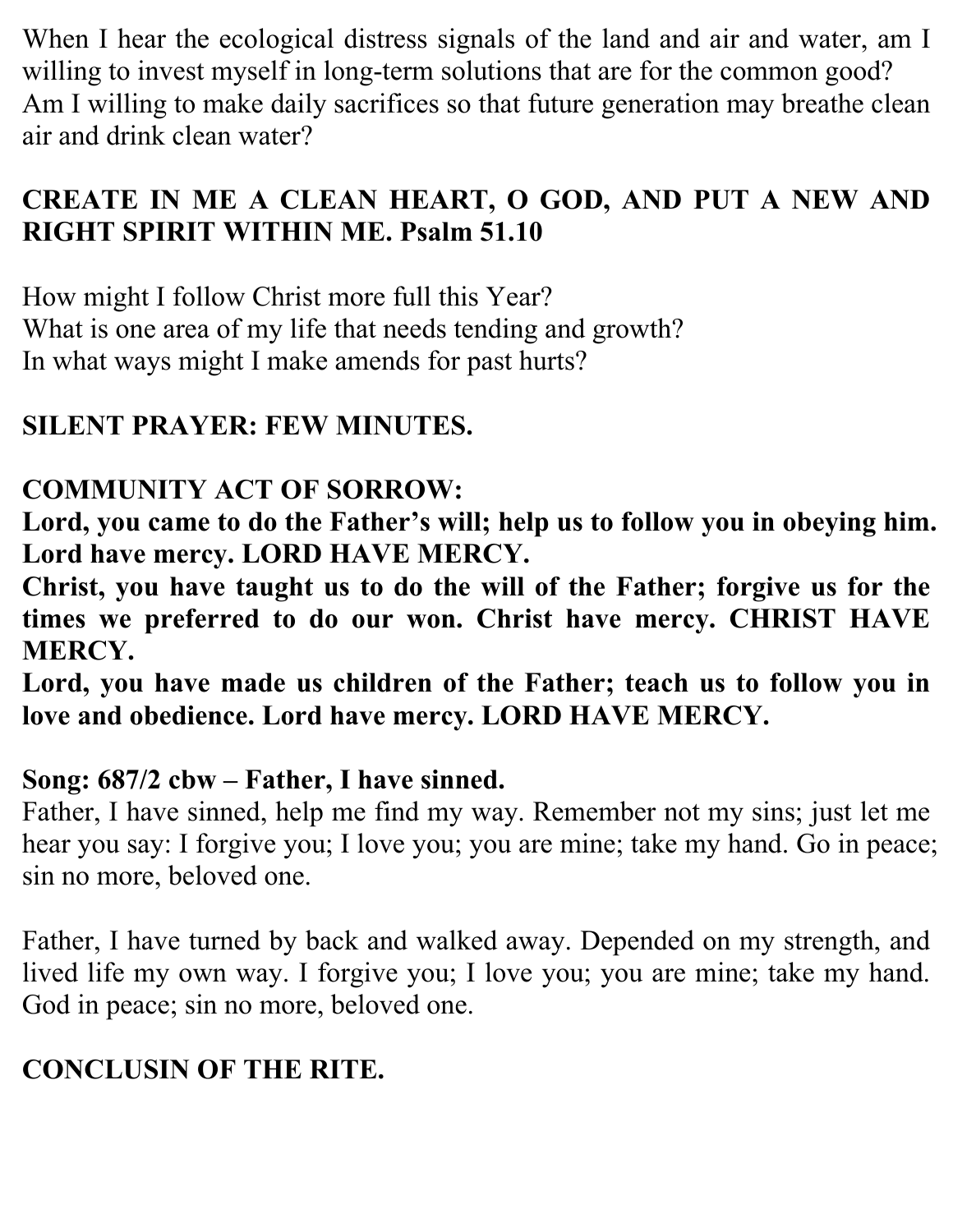**God our Father has taught us t love one another. Let us ask our Father in heaven to help us to do his will on earth. As children of God let us pray: OUR FATHER……**

**ALL: O God of compassion, your limitless forgiveness flows over us, and in us, and through us, washing us clean, like a good spring cleaning after a long, frozen winter. Again, the chasm of our separation has been bridged by the expanse of your gentle, healing love.**

**Hear our sang of thanks and prise for the power of your Holy Spirit, dwelling within our hearts, who can bring what has been dead within us back to life, who can make Springtime flow out of the cold tomb of winter, and who raise you up on that first Easter Morning, in Jesus' name we pray. AMEN.**

#### **SACRED ACTION:**

**Jesus gives his forgiveness and peace to those who do God's will. Let us share his peace and love with one another.**

#### **INVITATION TO THE SACAMENT:**

**May the God our Father, who has reconciled us in his love, continue to shower his blessings upon us. AMEN**

**May the Son, who died and rose to save us, forgive us our sins and help us to love one another more. AMEN.**

**May the Holy Spirit of God, who makes us his temples of love and praise, give us unending joy and peace. AMEN.**

**GOD, THE FATHER OF MERCIS, THROUGH THE DEATH AND RESURRECTION OF HIS SON HAS RECONCILED THE WORLD TO HIMSELF AND SENT THE HOLY SPIRIT AMONG US FOR THE FORGIVENESS OF SINS; THROUGH THE MINISTRY OF THE CHURCH MAY GOD GIVE YOU PARDON AND PEACE AND I ABSOLVE YOU FROM YOUR SINS IN THE NAME OF THE FATHER, AND OF THE SON AND OF THE HOLY SPIRIT.**

**May almighty God Father, Son and the Holy Spirit, give us his blessing for ever and ever.**